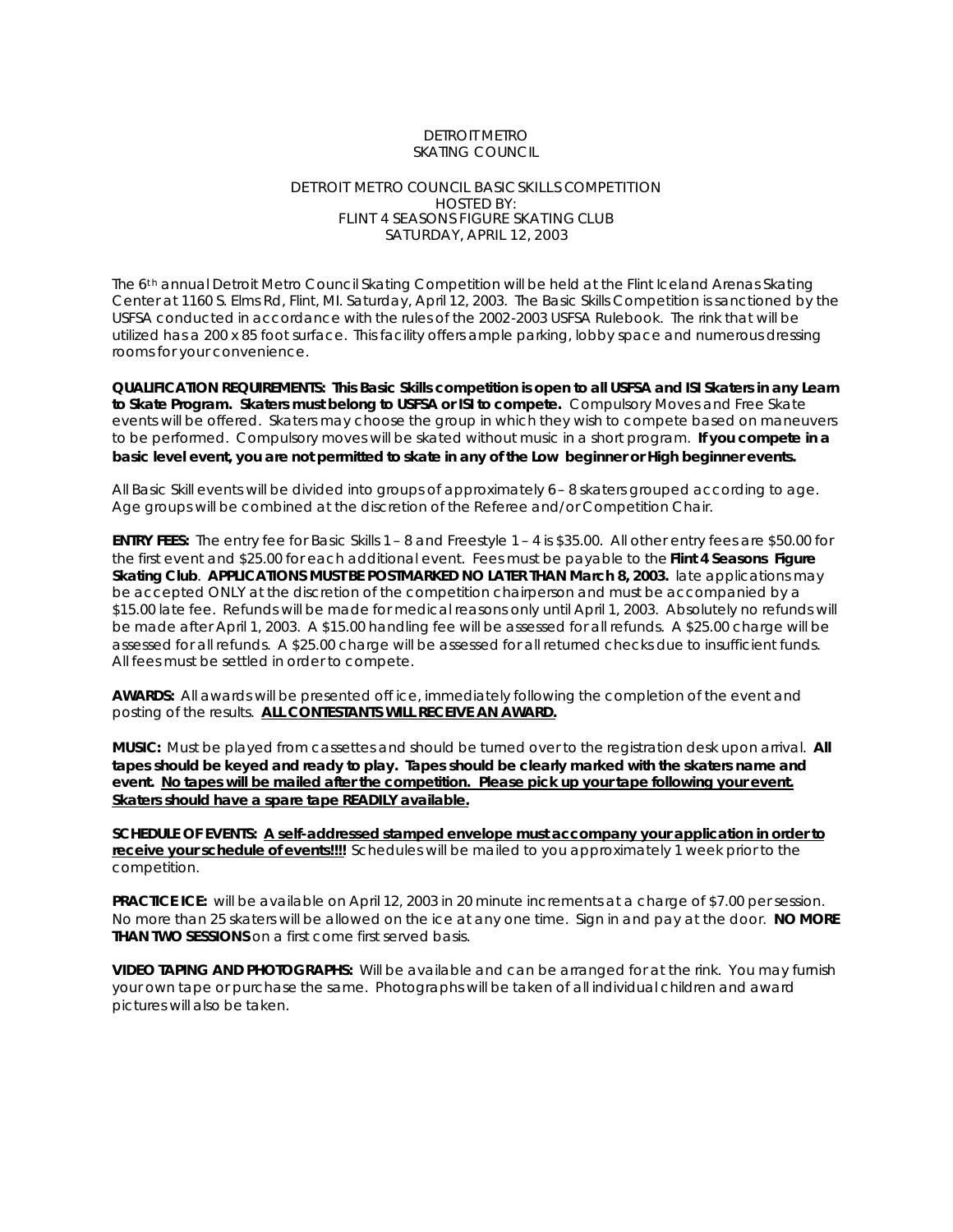## **COMPETITION EVENTS AND ELIGIBILITY BASIC SKILLS 1 - 8**

#### **ALL ELEMENTS SHALL BE SKATED ONE AT A TIME IN ROTATION ON A ½ SHEET OF ICE. A SECOND ATTEMPT MAY BE REQUESTED BY THE SKATER WITH THE RAISE OF A HAND. ONLY THE SECOND ATTEMPT WILL THEN BE JUDGED.**

| Snowplow Sam (6 and under) |          | 1) March followed by a two foot glide and dip<br>2) Forward two-foot swizzles- 2-3 in a row<br>3) Forward snowplow stop<br>4) Backward wiggles 2-6 in a row |
|----------------------------|----------|-------------------------------------------------------------------------------------------------------------------------------------------------------------|
| Basic 1                    | 1)       | Skate forward and glide on two feet                                                                                                                         |
|                            | 2)       | Forward two-foot swizzles-6-8 in a row                                                                                                                      |
|                            | 3)<br>4) | Forward snowplow stop<br>Backward wiggles- 6-8 in a row                                                                                                     |
| Basic 2                    | 1)       | Forward skating to a one-foot glide-either foot                                                                                                             |
|                            | 2)       | Continuous forward slalom- 6-8 in a row                                                                                                                     |
|                            | 3)<br>4) | Moving snowplow stop<br>Two-foot turn-forward to backward (in place)                                                                                        |
|                            | 5)       | Backward two foot swizzles-3-4 in a row followed by continuous backward slalom 4-6 in a row                                                                 |
| Basic 3                    | 1)       | Two foot spin-minimum of 2 revolutions, options for free foot may be used                                                                                   |
|                            | 2)<br>3) | Forward stroking<br>Forward one-foot swizzles on a circle, either clockwise or counterclockwise 6-8 consecutive                                             |
|                            | 4)       | Moving forward to backward two-foot turn - either direction                                                                                                 |
|                            | 5)       | Backward one-foot glide either foot                                                                                                                         |
| Basic 4                    | 1)       | Forward crossovers-4-5 consecutive, to a forward outside edge, clockwise or<br>counter clockwise.                                                           |
|                            | 2)       | Forward crossovers- 4-5 consecutive, to a forward inside edge, clockwise or<br>counter clockwise                                                            |
|                            | 3)       | Forward outside 3-turn from a T position-R and L                                                                                                            |
|                            | 4)<br>5) | Backward snowplow stop - R and L<br><b>Backward stroking</b>                                                                                                |
| <b>Basic 5</b>             | 1)       | Backward crossovers- 4-5 consecutive, to backward inside edge, clockwise or<br>counter clockwise                                                            |
|                            | 2)       | Backward crossovers- 4-5 consecutive, to a backward outside edge, clockwise<br>or counter clockwise                                                         |
|                            | 3)       | One-foot spin-minimum of 3 revolutions                                                                                                                      |
|                            | 4)       | Hockey stop                                                                                                                                                 |
|                            | 5)       | Side toe hop-either direction                                                                                                                               |
| Basic 6                    | 1)<br>2) | Forward inside 3 turn from a T-position-R and L<br>Lunge - $R$ or $L$                                                                                       |
|                            | 3)       | <b>Bunny Hop</b>                                                                                                                                            |
|                            | 4)       | Forward spiral on a straight ling - R or L                                                                                                                  |
|                            | 5)       | $T - stop R$ or L                                                                                                                                           |
| Basic 7                    | 1)       | Forward inside open Mohawk - R and L                                                                                                                        |
|                            | 2)       | Ballet Jump-either direction                                                                                                                                |
|                            | 3)       | Backward crossovers to a backward outside edge landing position, clockwise and counter                                                                      |
|                            | 4)       | clockwise<br>Forward inside pivot                                                                                                                           |
| Basic 8                    | 1)       | Moving forward outside or forward inside three- turns - R and L                                                                                             |
|                            | 2)       | Stand still Waltz jump                                                                                                                                      |
|                            | 3)<br>4) | Mazurka - either direction<br>Combination move – clockwise or counter clockwise                                                                             |
|                            | 5)       | Beginning one foot upright spin, optional free foot position                                                                                                |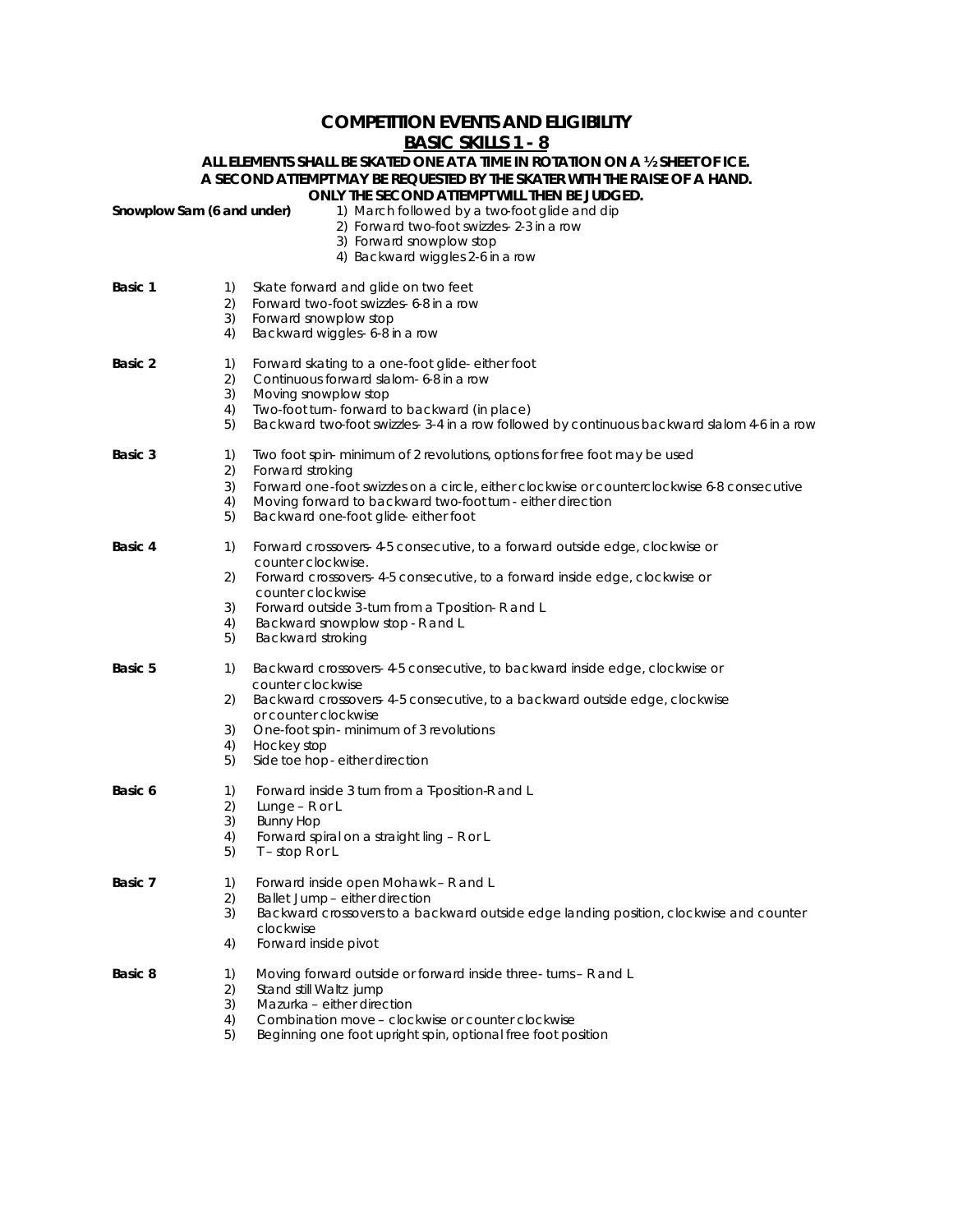# **COMPULSORY EVENTS BASIC FREESTYLE 1-4 LOW-BEGINNER – HIGH BEGINNER**

### **ALL ELEMENTS SHALL BE SKATED ONE AT A TIME IN ROTATION ON A ½ SHEET OF ICE A SECOND ATTEMPT MAY BE REQUESTED BY THE SKATER WITH THE RAISE OF A HAND ONLY THE SECOND ATTEMPT WILL THEN BE JUDGED**

| <b>FREESTYLE 1</b>   | 4)       | 1) Advanced forward stroking skated for one length of the<br>designated area and around one end of the designated area<br>2) Scratch Spin<br>3) Waltz Jump<br>Half flip                                    |
|----------------------|----------|------------------------------------------------------------------------------------------------------------------------------------------------------------------------------------------------------------|
| <b>FREESTYLE 2</b>   | 2)<br>4) | 1) Toe loop jump<br>Beginning back spin<br>3) Waltz jump, side toe hop, waltz jump combination<br>Forward outside edge spiral                                                                              |
| <b>FREESTYLE 3</b>   | 2)<br>4) | 1) Waltz jump/toe loop, or salchow/toe loop combination<br>Salchow<br>3) Back spin w/crossed leg position<br>Advanced forward swing roles - 4-6 consecutive outside edges                                  |
| <b>FREESTYLE 4</b>   | 3)<br>4) | 1) Loop jump<br>2) Waltz jump, loop jump combination<br>Spiral sequence - forward inside spiral, forward inside Mohawk,<br>backward outside spiral-clockwise and counter clockwise<br>Sit spin (min 3 rev) |
| <b>LOW BEGINNER</b>  | 3)<br>4) | 1) % Revolution jump<br>2) Toe loop<br>2 foot spin (min 3 rev)<br>Lunge                                                                                                                                    |
| <b>HIGH BEGINNER</b> | 2)<br>3) | 1) Waltz jump, toe loop combination<br>Loop or salchow<br>Forward scratch spin (min 3 rev)                                                                                                                 |

4) Forward spiral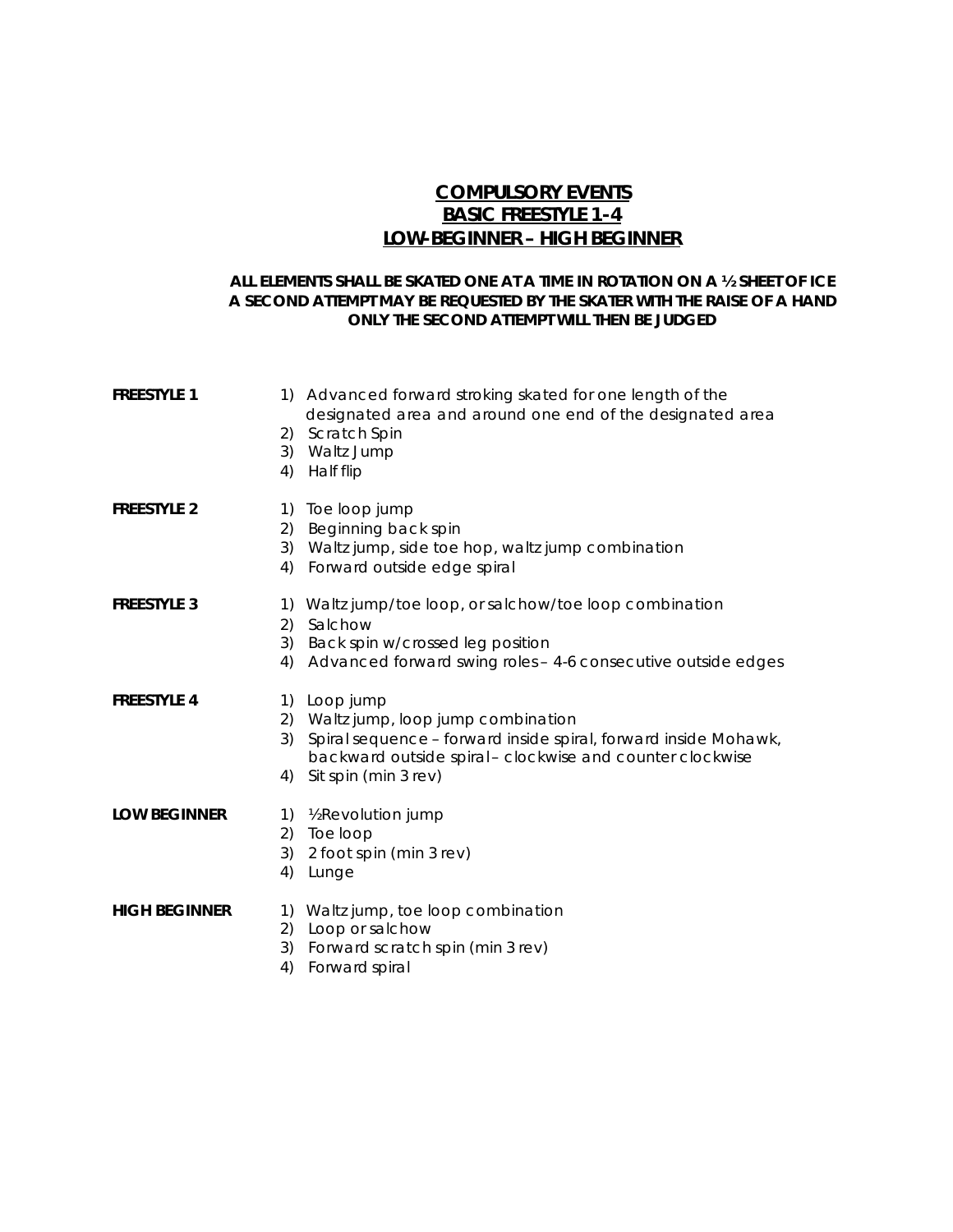## **FREE SKATING EVENTS LOW- BEGINNER – INTERMEDIATE**

### **ALL EVENTS WILL BE SKATED ON THE FULL ICE SURFACE TO THE MUSIC OF THE SKATER'S SELECTION. THERE WILL BE A TEN SECOND LEEWAY IN THE SPECIFIED TIME LIMIT. SKATERS MAY SKATE UP ONE LEVEL BUT MAY NOT SKATE AT MORE THAN ONE LEVEL.**

### **Program requirements for all levels are according to the USFSA rulebook if not specified. (SSR 4.00)**

**Low Beginner……….**(Time: 1 ½ minutes) Open to skaters who have NOT passed the Pre-Preliminary Freestyle Test or its equivalent. May include % revolution jumps, plus salchows, toe loops and ½ loops (but no other full revolution jumps). No flying spins, combination spins or back spins.

**High Beginner………**(Time: 1 ½ minutes) Open to skaters who have NOT passed the Pre-Preliminary Freestyle Test or its equivalent. May include any *l* revolution jumps, plus salchows, toe-loops, ½ loops and loops (but no other full revolution jumps). Program may NOT include flying spins.

**Pre-Prel Limited…….** (Time: 1 ½ minutes) Open to skaters who have passed the U.S.F.S.A. Pre-Preliminary Freestyle Test and no higher. Program may NOT include axels, double jumps, or flying spins.

**Prelim Limited……….** (Time: 1 ½ minutes) Open to skaters who have passed the U.S.F.S.A. Preliminary Freestyle Test and no higher. Programs may include all single jumps including axels. May not include double jumps or flying spins.

**Preliminary ………..** (Time: 1 ½ minutes) Open to skaters who have passed the U.S.F.S.A. Preliminary Freestyle Test and no higher. U.S.F.S.A. requirements: Axel plus up to two different double jumps, which may be repeated as individual jumps, jumps sequences or jump combinations. (SSR4.10)

**Pre-Juvenile………….** (Time: 2 minutes) Open to skaters who have passed the U.S.F.S.A. Pre-Juvenile Freestyle Test and no higher. U.S.F.S.A. requirements: (SSR4.09)

**Juvenile……………….** (Time: 2 - 2 ¼ minutes) Open to skaters who have passed the U.S.F.S.A. Juvenile Free Skate Test and no higher. No jump or spin requirements. (SSR4.08)

**Intermediate…………** (Time: 2 ½ minutes) Open to skaters who have passed the U.S.F.S.A. Intermediate Free Skate Test and no higher. No jump or spin requirements. (SSR4.07)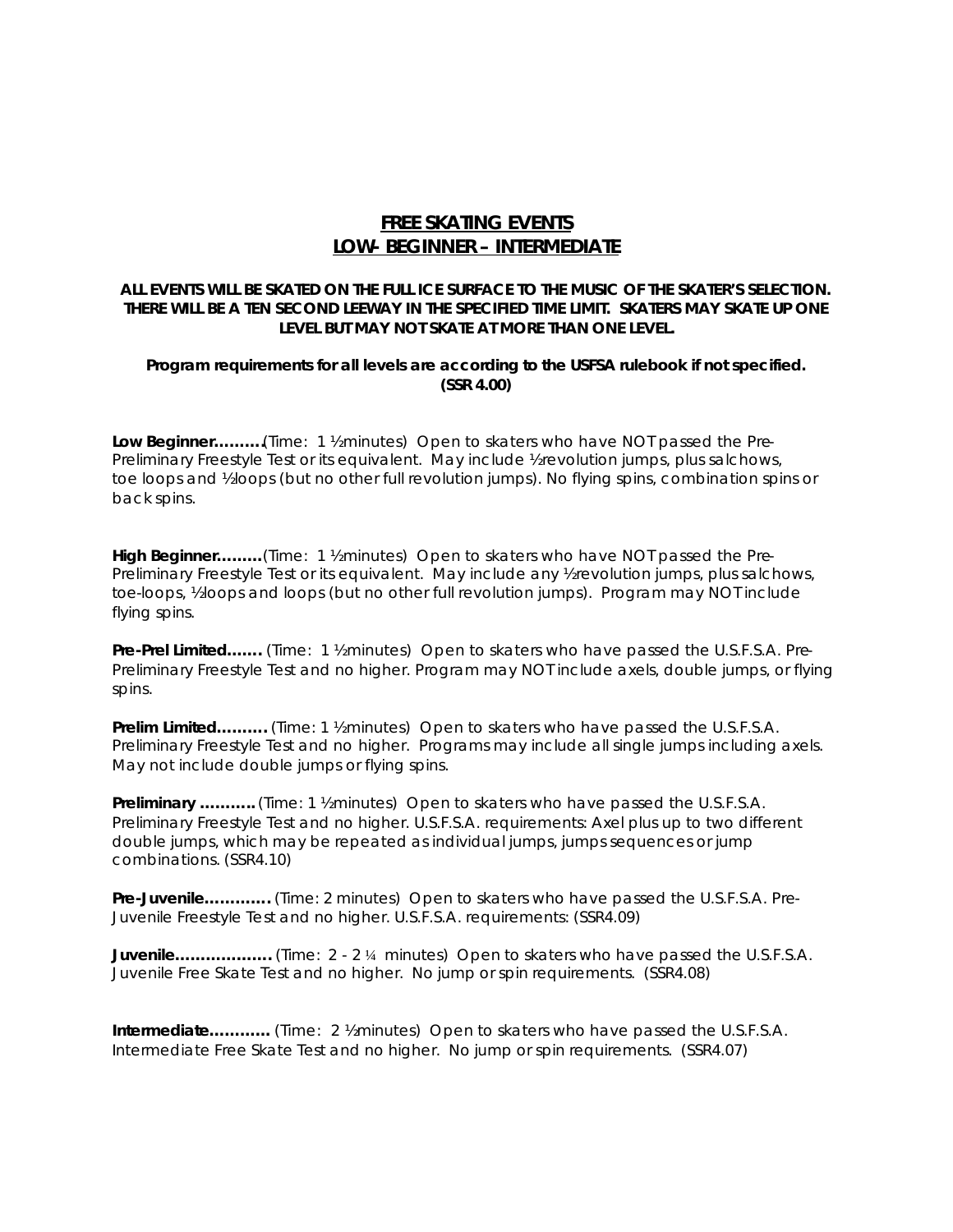## **COMPULSORY SKILLS PRE-PRELIMINARY – PRE-JUVENILE**

### **THESE EVENTS SHALL BE SKATED IN PROGRAM FORM WITH NO MUSIC ON A HALF SHEET OF ICE.**

|  | Pre-Preliminary (Time: 1¼ minute or less) NO AXELS |
|--|----------------------------------------------------|
|--|----------------------------------------------------|

- 1) Single jump (may not be repeated in combination)
- 2) Single single combination
- 3) Forward spin (min 3 revolutions)
- 4) Forward inside & outside spiral sequence

**Preliminary………………** (Time: 1 ½ minute or less)

- 1) Single single combination
- 2) Single jump. Axels permitted
- 3) 1-Foot Back spin, (position optional;
- may not commence with a jump; min 3 revolution)
- 4) Field move spiral, bauer, or spread eagle (limit one)
- 5) Step sequence

Pre-juvenile.................. (Time: 1 % minute or less)

- 1) Single jump (may not be repeated in combination)
- 2) Single single combination must include a loop, Axels are permitted.
- 3) Spin combination with one change of foot; no change of position ( may not commence with a jump; mi n 4 revolutions on each foot)
- 4) Step sequence
- 5) Solo spin ( may not commence with a jump; min 4 revolutions)

## **SHORT PROGRAM**

**All short programs will be skated WITH music.**

**All times are maximum, if a program exceeds the time limit, that portion of the program will not be judged.** 

| Time: 1 minute 40 seconds 2) Double jump. (May not be repeated in combination) |
|--------------------------------------------------------------------------------|
| 3) Combination jump, single/double (In either order)                           |
| 4) Combination spin with only one change of foot and position                  |
| (min 4 revolutions on each foot)                                               |
| 5) Step sequence - straight line, serpentine or circular                       |
| 6) Solo spin (min 4 revolutions). May not be commenced with a                  |
| jump.                                                                          |
|                                                                                |

**Intermediate………………….** Required elements per SSR 3.08 & 3.09 **Time : 2 minutes**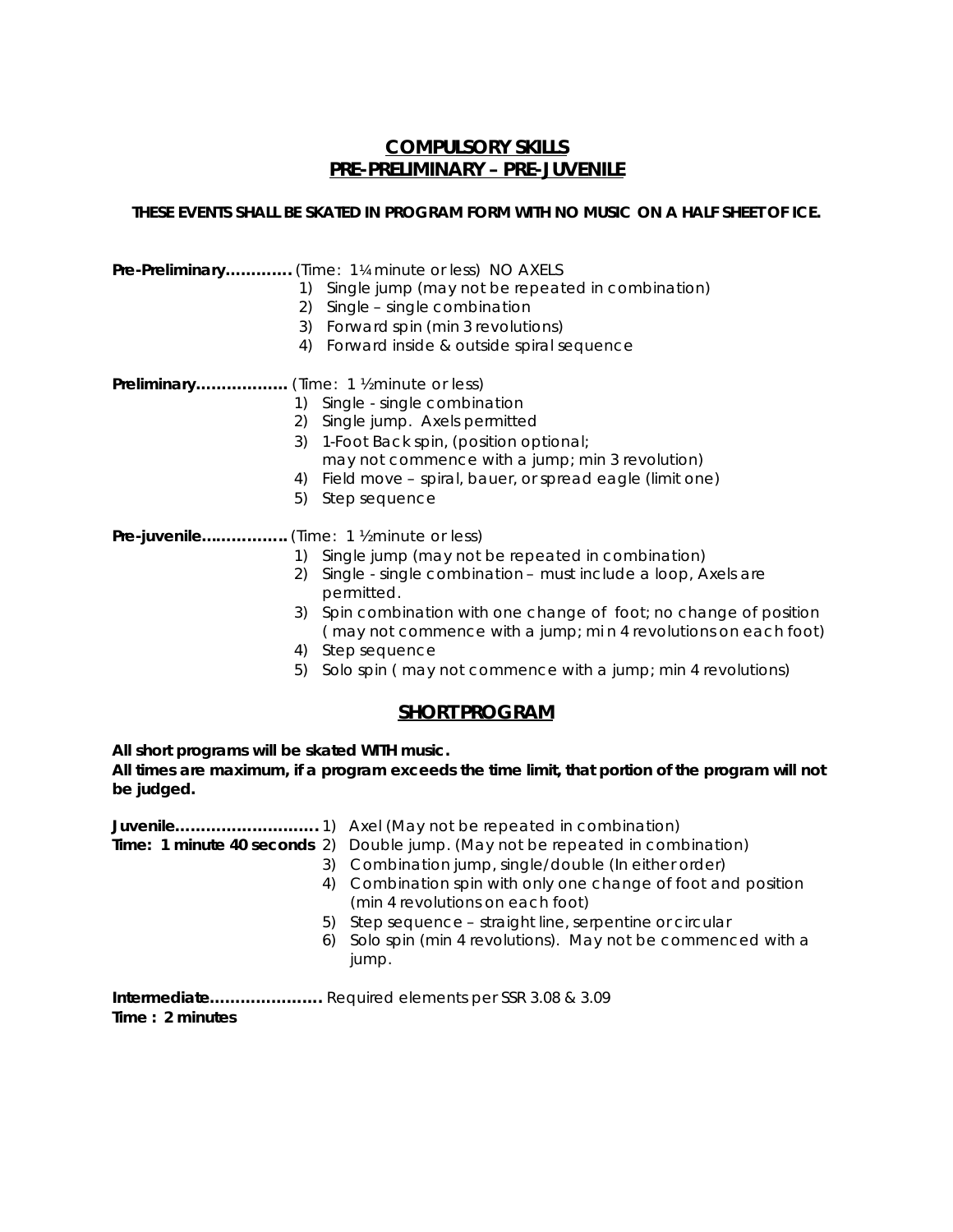## **SPINS EVENT**

#### **THIS EVENT TO BE SKATED IN THE PROGRAM FORMATION. THE SKATERS WILL USE ½ THE ICE SURFACE WITH A TIME LIMIT OF 2:00 MINUTES OR LESS. ALL ELEMENTS MUST BE SKATED, BUT IN ANY ORDER**

| <b>Pre-Preliminary</b>     | (Minimum 4 revolutions in each spin position)<br>1 foot spin<br>1)<br>Sit spin<br>2)<br>3)<br>Back spin |
|----------------------------|---------------------------------------------------------------------------------------------------------|
| Preliminary                | (Minimum 4 revolutions in each spin position)                                                           |
|                            | Sit spin<br>1)                                                                                          |
|                            | One foot spin<br>2)                                                                                     |
|                            | Upright backspin<br>3)                                                                                  |
|                            | Footwork sequence<br>4)                                                                                 |
|                            | Field move – spiral, bauer, or spread eagle (limit one)<br>5)                                           |
| Pre-Juvenile/Juvenile      | (Minimum 4 revolutions in each spin position)                                                           |
|                            | Layback<br>1)                                                                                           |
|                            | Sit change sit combination<br>2)                                                                        |
|                            | 3)<br>Camel                                                                                             |
|                            | Footwork sequence<br>4)                                                                                 |
|                            | Field element – spiral, bauer, spread eagle (limit one)<br>5)                                           |
| <b>Intermediate/Novice</b> | (Minimum 5 revolutions in each spin position)                                                           |
|                            | Layback<br>1)                                                                                           |
|                            | Flying spin<br>2)                                                                                       |
|                            | Combination spin (3 changes in position and 1 change of foot,<br>3)<br>min. 5 revs. On each foot)       |
|                            | Footwork sequence<br>4)                                                                                 |
|                            | Field move – spiral, bauer, or spread eagle (limit one)<br>5)                                           |

## **ARTISTIC SHOWCASE**

**Showcase:** Showcase events are to be skated to music. Programs s hould be designed specifically to entertain and/or emotionally move the audience. Costumes are encouraged. Props will be allowed and the skater will have 30 seconds to place and remove the prop. (no props are allowed on ice during warm-up). Test requirements for each showcase group are the same as the freestyle levels indicated.

Group I: Time 1-1/4 min. Beginner - No axels, No double jumps.

Group  $II:$  Time 1-1/4 min. Pre-Preliminary and Prelim. – No axels, No double jumps

Group III: Time 1-1/2 min. Pre-Juvenile and Juvenile – Maximum 4 revolution jumps

Group IV: Time 1-1/2 min. Intermediate/Above - Maximum 4 revolution jumps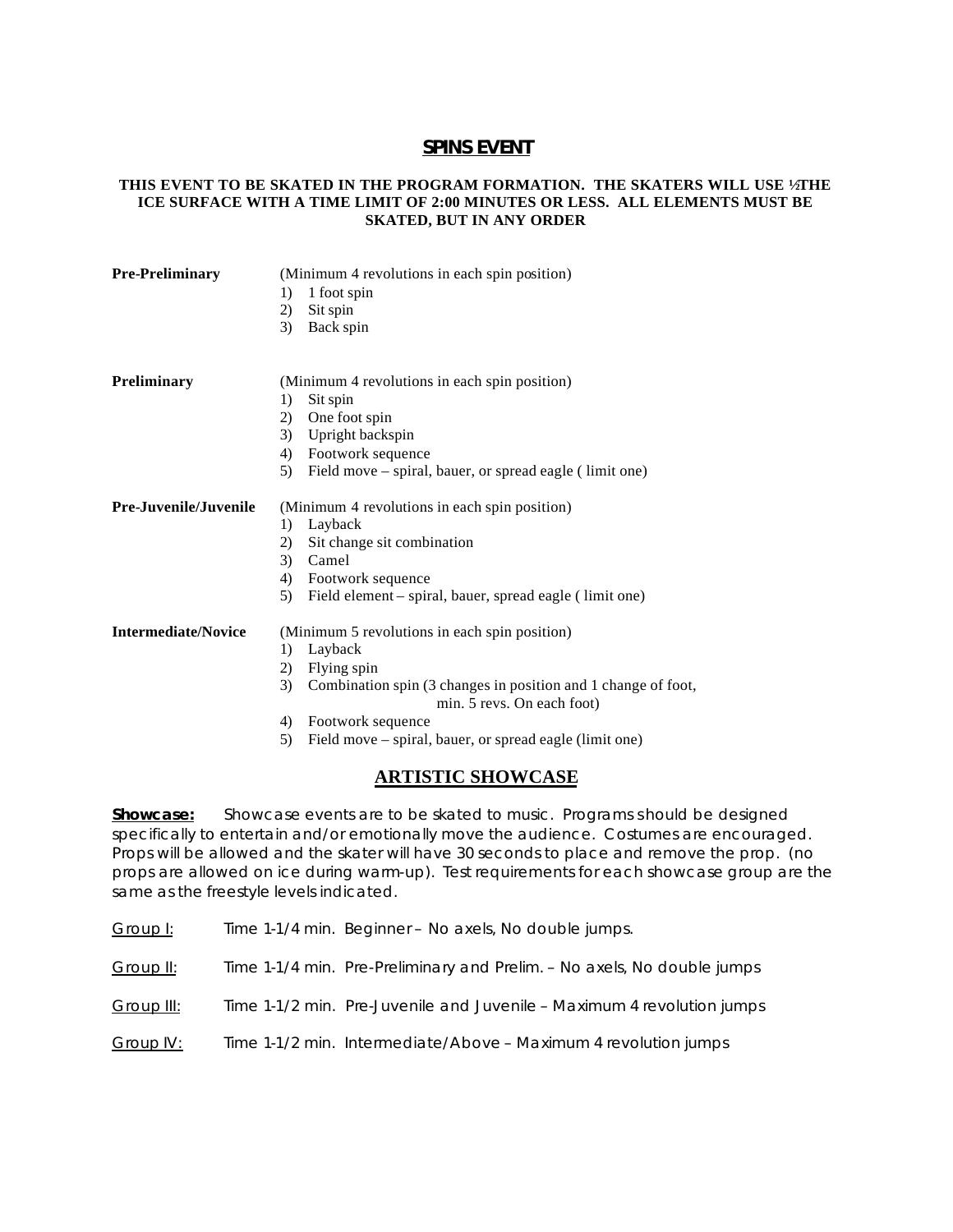### **DETROIT METRO COUNCIL BASIC SKILLS COMPETITION April 12, 2003**

#### **Hosted by Flint 4 Seasons Figure SkatingClub FEES: \$50.00 FIRST EVENT; \$25.00 EACH ADDITIONAL EVENT \$35.00 FOR BASIC SKILLS AND FREESTYLE 1-4 ONLY**

**MAKE CHECKS PAYABLE TO: Flint 4 Seasons FSC MAIL TO: Flint 4 Seasons FSC C/O Tammy Beck 5438 Seymour Rd Swartz Creek, MI 48473**

#### **PLEASE ENCLOSE A SELF-ADDRESSED STAMP ED** *BUSINESS-SIZED* **ENVELOPE WITH APPLICATION**

**Competitor's Information**

| Last test Passed as of March 8, 2002: |                        |                              |                     |
|---------------------------------------|------------------------|------------------------------|---------------------|
|                                       |                        |                              |                     |
| Coach's Information:                  |                        |                              |                     |
| Name ____________________             | $Phone(\_)$            |                              |                     |
|                                       | City__________________ | $State$ <sub>_________</sub> | Zip________________ |

#### **Please Circle your choices below**

| <b>BASIC Skills</b> | <b>COMPULSORY</b>    | <b>FREESTYLE</b> | <b>ARTISTIC</b>  | <b>SPINS</b>              |
|---------------------|----------------------|------------------|------------------|---------------------------|
|                     |                      |                  | <b>SHOWCASE</b>  |                           |
| Basic 1             | Low Beginner         | Low              | Group I          |                           |
|                     |                      | Beginner         |                  |                           |
| Basic 2             | <b>High Beginner</b> | <b>High</b>      |                  |                           |
|                     |                      | Beginner         |                  |                           |
| Basic 3             | Pre-Preliminary      | Pre-Prel         | Group II         | Pre-                      |
|                     |                      |                  |                  | Preliminary               |
| Basic 4             | Preliminary          | Prelim           |                  |                           |
|                     | Limited              | Limited          |                  |                           |
| Basic 5             | Preliminary          | Preliminary      |                  | Preliminary               |
| Basic 6             | Pre-Juvenile         | Pre-Juvenile     | <b>Group III</b> | Pre-Juvenile/<br>Juvenile |
| Basic 7             | Juvenile (short      | Juvenile         |                  |                           |
|                     | Program)             |                  |                  |                           |
| Basic 8             | Intermediate         | Intermediate     | <b>Group IV</b>  | Intermediate/             |
|                     | (short program)      |                  |                  | <b>Novice</b>             |
| Freestyle 1         |                      |                  |                  |                           |
| Freestyle 2         |                      |                  |                  |                           |
| Freestyle 3         |                      |                  |                  |                           |
| Freestyle 4         |                      |                  |                  |                           |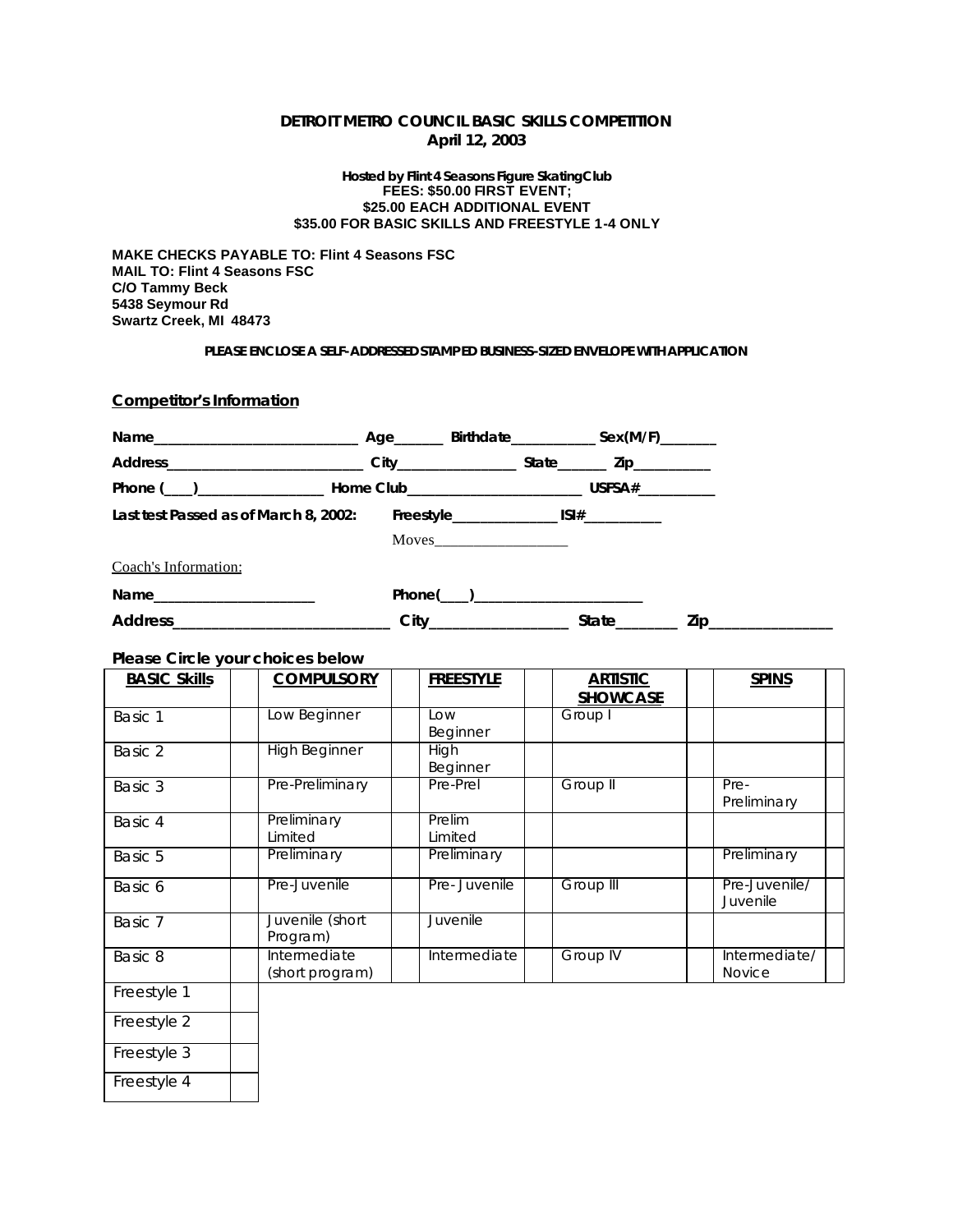# **CERTIFICATION AND RELEASE**

The following Certification and release must be completed and signed.

**Certification of Competitor** I am an amateur under the rules of the USFSA or ISI

| <b>Club Officer</b>                | To the best of knowledge, the above information is<br>correct and true. The competitor is a member in<br>good standing.                                                                                                                                                                                                                                                                                           |  |
|------------------------------------|-------------------------------------------------------------------------------------------------------------------------------------------------------------------------------------------------------------------------------------------------------------------------------------------------------------------------------------------------------------------------------------------------------------------|--|
|                                    |                                                                                                                                                                                                                                                                                                                                                                                                                   |  |
|                                    |                                                                                                                                                                                                                                                                                                                                                                                                                   |  |
| <b>WAIVER OF CLAIM FOR INJURY:</b> | The undersigned agrees to hold harmless the Flint 4 Seasons Figure<br>Skating Club, Flint Iceland Arena Skating Center employees and<br>agents from any loss, damage and/or injury that may be<br>sustained by the competitor in any manner while participating in<br>any of the activities of said competition. This release must be<br>signed by the parent or guardian if entrant is under 18 years of<br>age. |  |
|                                    |                                                                                                                                                                                                                                                                                                                                                                                                                   |  |
| Signature of Parent/Guardian       | Date                                                                                                                                                                                                                                                                                                                                                                                                              |  |
| $\bullet$                          | ALL ENTRIED MUST BE POSTMARKED BY March 8,                                                                                                                                                                                                                                                                                                                                                                        |  |
|                                    | 2003. SPACE IS LIMITED.                                                                                                                                                                                                                                                                                                                                                                                           |  |
|                                    | <b>APPLICATIONS WILL BE PROCESSED ON A FIRST-</b>                                                                                                                                                                                                                                                                                                                                                                 |  |
| $\bullet$                          | <b>COME, FIRST-SERVED BASIS.</b><br><b>ENTRY FEES ARE PER PERSON, PER EVENT IN U.S.</b>                                                                                                                                                                                                                                                                                                                           |  |
|                                    | <b>DOLLARS ONLY</b>                                                                                                                                                                                                                                                                                                                                                                                               |  |
|                                    | NO REFUNDS AFTER CLOSING DATE UNLESS EVENT IS                                                                                                                                                                                                                                                                                                                                                                     |  |
|                                    | <b>CANCELLED FOR LACK OF PARTICIPATION.</b><br><b>THERE WILL BE A \$25.00 SERVICE CHARGE</b>                                                                                                                                                                                                                                                                                                                      |  |
|                                    | <b>ASSESSED FOR RETURNED CHECKS.</b>                                                                                                                                                                                                                                                                                                                                                                              |  |
|                                    | <b>CLUB USE ONLY</b>                                                                                                                                                                                                                                                                                                                                                                                              |  |
|                                    | Amount enclosed______________________<br>Check <b>Check</b>                                                                                                                                                                                                                                                                                                                                                       |  |